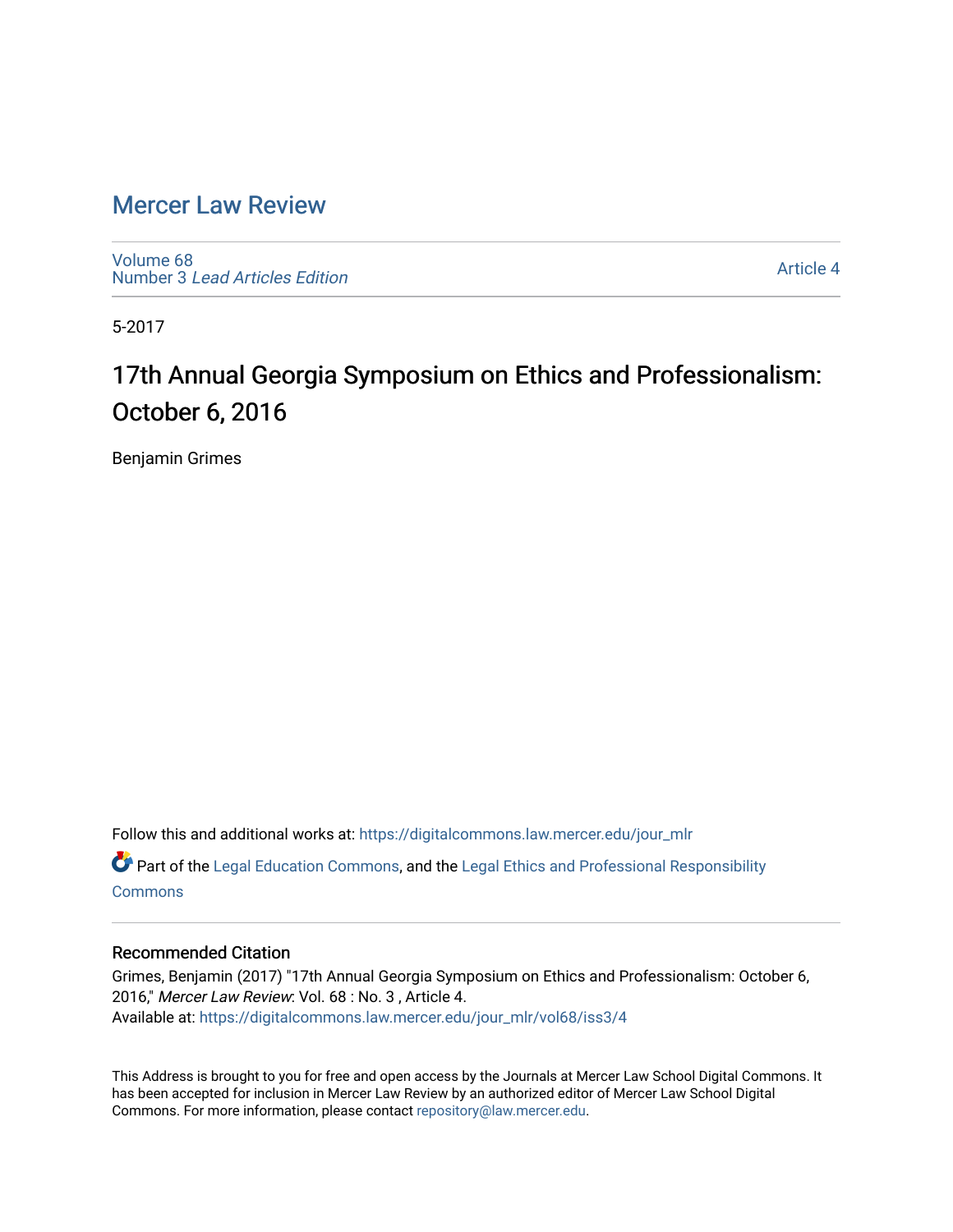## **Keynote Address**

# **17th Annual Georgia Symposium on Ethics and Professionalism: October 6, 2016**

#### **by Lt. Col. Benjamin Grimes\***

Professional identity is a mercurial thing. It is a combination of skills, values, and ways of thinking that identifies us to others and forms the basis of our understanding of ourselves. But why should we endeavor to affirmatively instill a certain identity—or to provide the seeds of professional identity—in our students and young attorneys? To what end is identity useful, what elements are important, and *how do we do it?*

Unlike the many participants in this Symposium and contributors to this issue of the *Mercer Law Review,* **I** am neither an academic nor a remarkable practitioner. I have taught new attorneys, LL.M. students, and trial practitioners, but **I** was a professor of law for only a short time. What **I** offer below are my reflections on identity after a career in the Army as a lawyer, officer, and leader. Like all such commentary, mine is intensely personal, informed **by** my experiences, and influenced **by** my present stage-transitioning out of uniform and my insular military practice and into a broader profession whose breadth and diversity is amazing. I offer my experiences to you as an example of the power of identity, to remind educators that your students are listening, and to inspire students and

<sup>\*</sup>Lieutenant Colonel (Retired), **U.S.** Army Judge Advocate General's Corps, and Deputy Director, **U.S.** Department of Justice Professional Responsibility Advisory Office. United States Military Academy (B.S., **1996);** New York University School of Law **(J.D., 2003);** The Judge Advocate General's School (LL.M., 2010). Member, State Bar of Connecticut.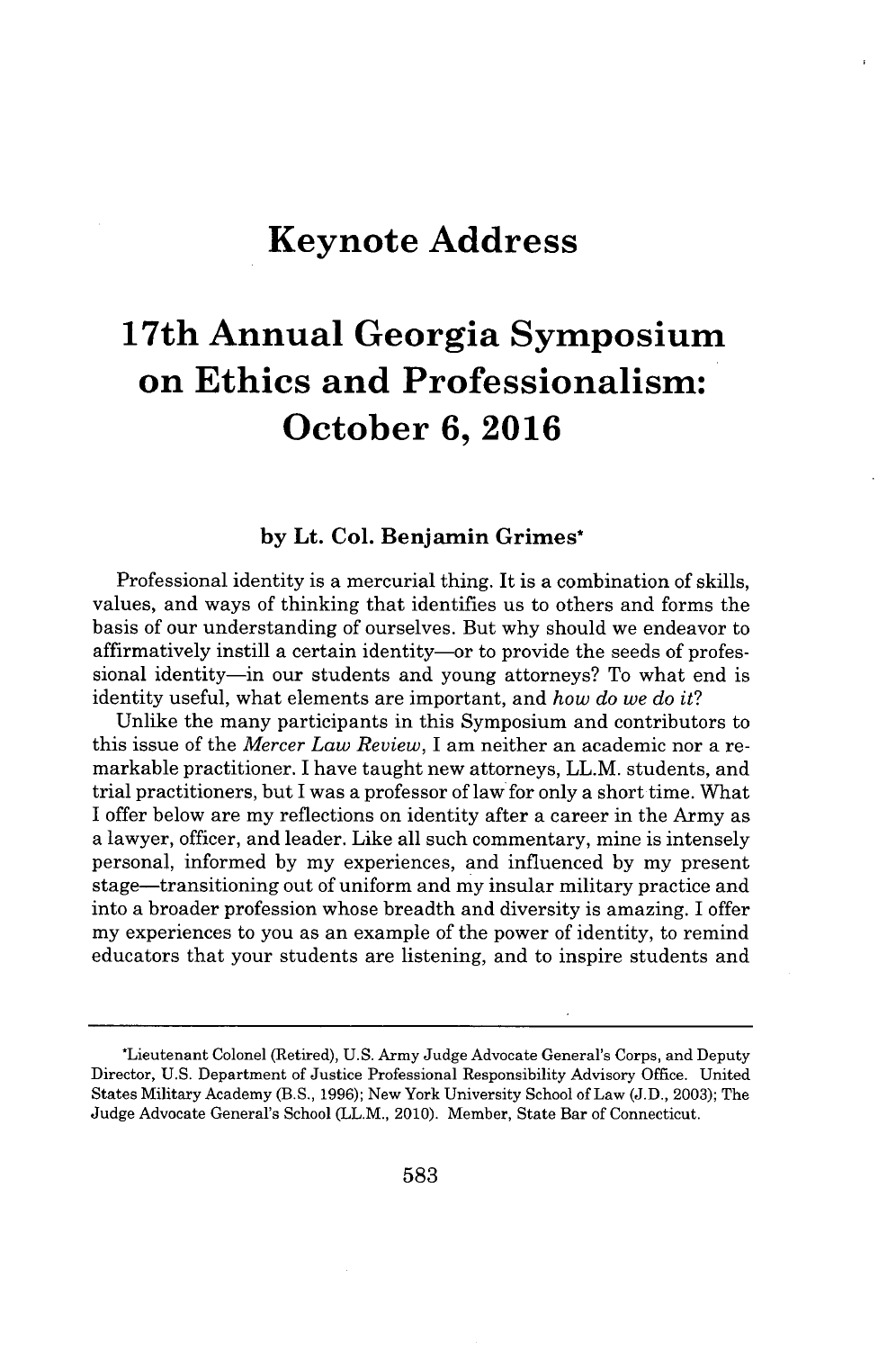new attorneys with the knowledge that it really does matter who you are and what you become.

I have spent the last twenty years as an officer of the United States Army. And as we consider professional identity and its formation, **I** can think of no more established and effective crucible of identity than the military. Not only must the military branches train men and women in the tasks of war (an inevitability of human nature few of us look forward to), they must prepare each member to be a leader, to rally others, and to make difficult decisions should the role they find themselves in require it. **My** path began at West Point, the nation's oldest military academy.'

West Point famously adheres to a motto of "Duty, Honor, Country," and that motto is instilled in each cadet in a variety of ways.<sup>2</sup> Through the example of the faculty and woven into virtually every facet of cadet education, the motto becomes a framework for cadets' identities as leaders and officers. The importance of this framework is emphasized to every cadet, who must memorize and recite, among other bits of trivia, a portion of remarks made **by** General Douglas MacArthur.

On May 12th, **1962,** General MacArthur was given the Thayer Award for leadership, and his remarks to the corps of cadets that day included the following:

Duty, Honor, Country: Those three hallowed words reverently dictate what you ought to be, what you can be, what you will be. They are your rallying points: to build courage when courage seems to fail; to regain faith when there seems to be little cause for faith; to create hope when hope becomes forlorn.<sup>3</sup>

He went on to say:

The unbelievers will say they are but words, but a slogan, but a flamboyant phrase. Every pedant, every demagogue, every cynic, every hypocrite, every troublemaker, and I am sorry to say, some others of an entirely different character, will try to downgrade them even to the extent of mockery and ridicule.

**<sup>1.</sup>** *A Brief History of West Point,* **U.S.** MILITARY **ACAD.,** http://www.usma.edu/wph istory/SitePages /Home.aspx (last visited Jan. **9, 2017).**

<sup>2.</sup> *The U.S. Military Academy Coat of Arms and Motto,* **U.S.** MILITARY AcAD., http://www.usma.edu/news/sitepages/coat%200f% <sup>2</sup> 0arms%<sup>2</sup> 0and%<sup>2</sup> 0motto.aspx (Jan. **9, 2017).**

**<sup>3.</sup>** Douglas **A.** MacArthur, Sylvanus Thayer Award Acceptance Address: "Duty, Honor, Country" (May 12, **1962),** *in* GREAT **SPEECHES** OF THE TWENTIETH **CENTURY 109** (Bob Blaisdell ed., 2011).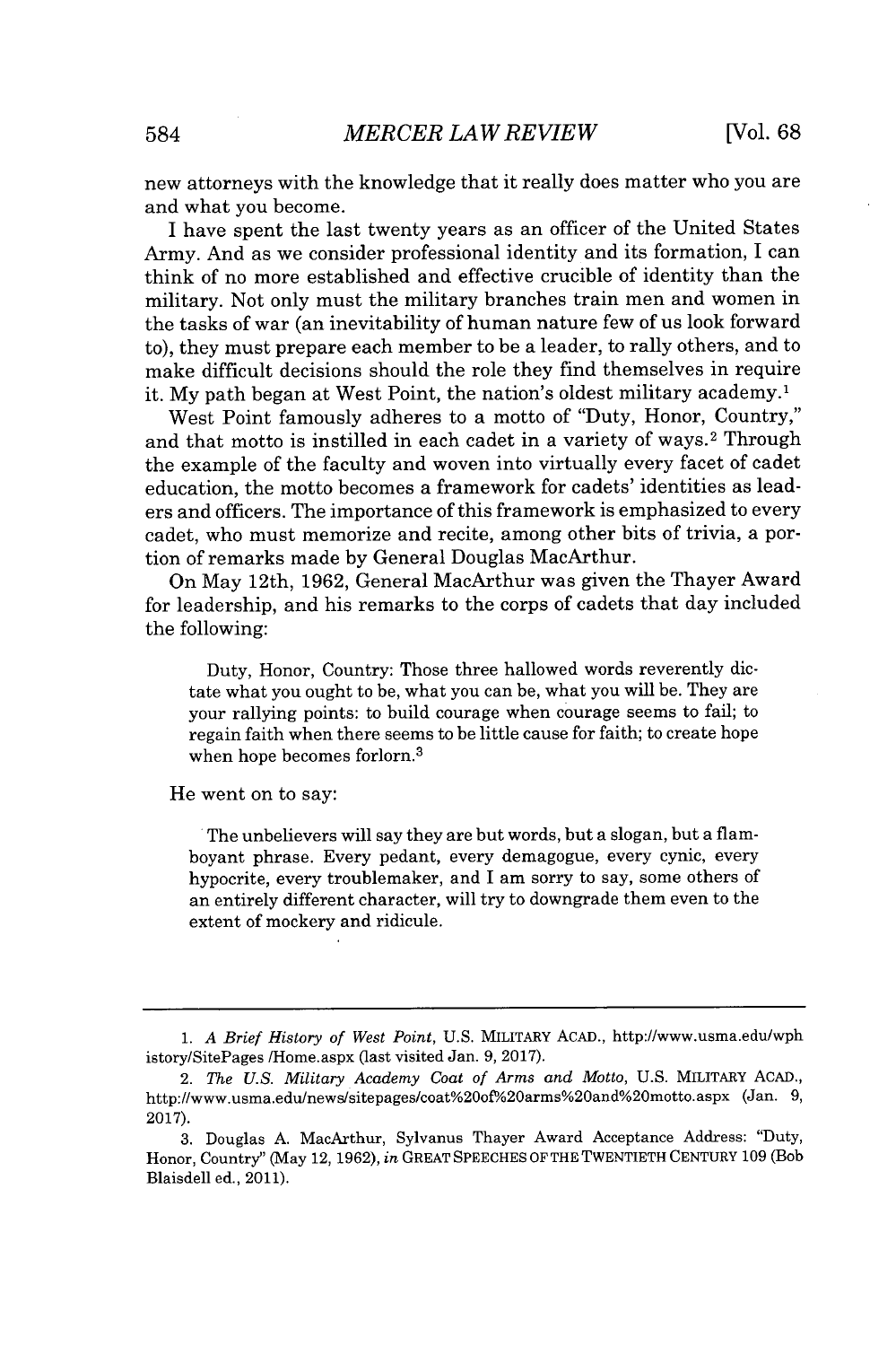But these are some of the things they do. They build your basic char- $\mathbb{R}$ acter. They mold you for your future roles as the custodians of the nation's defense. They make you strong enough to know when you are weak, and brave enough to face yourself when you are afraid.<sup>4</sup>

That short passage was among the collection of facts, trivia, and history all cadets must memorize as part of their indoctrination into the corps of cadets. "Plebe knowledge" is a fundamental part of how young men and women become cadets, and later, officers. General MacArthur's words describe the framework upon which young officers should build their identity. For me, that framework was crucial to my growth and reflection after one of my poor choices of youth.

In addition to its motto, West Point is known for its Honor Code: **"A** Cadet will not lie, cheat, steal or tolerate those who do."<sup>5</sup> As a plebe (freshman), with just two months under my belt, I lied. **My** lie was trivial, but the fact that **I** had done it was not and nearly knocked me off the path **I** had just begun to tread. Three days after my lie, **I** turned myself in. The honor board that followed was one of the hardest things **I** had done to date, facing my peers, trying to both own and atone for my lie. **I** was suspended from the Academy-returned home at the beginning of the second semester to face a reproving community, a disappointed family, and myself.

**I** did not realize it at the time, but that semester away from school was not only a critical time in my identity formation, but also the beginning of my own love and fascination for identity formation. I have come to realize that many of the principles of officership-those things that make being an officer demanding, rewarding, unique, and respected—have distinct parallels with being an attorney. As a professor of criminal law, I talked with my students about what it means to be a military attorney, It is different from being a lawyer or an officer alone.

The Army's Judge Advocate General, Lieutenant General Flora Darpino, describes the framework of judge advocate identity as Character, Competence, and Commitment.<sup>6</sup>Like the West Point motto, the trio of words forms a descriptive touchstone that guides both practice and growth. Lieutenant General Darpino weaves the words and the concepts they represent into almost every interaction she has with young Army lawyers. In doing so, she is describing for them the *why* of judge advocate

*<sup>4.</sup> Id.*

*<sup>5.</sup> The Honor Program,* **U.S.** MILITARYAAD., http://www.usma.edu/scpme/SitePages/ Honor.aspx (Jan. *9,* **2017).**

**<sup>6.</sup> ESSENTIAL** CHARACTERISTICS OF THE ARMY **PROFESSION,** https://www.jagcnet. army.mil/Sites/jagc.nsfl91EFF120637EC24D85257DB7005D879C/\$File/JAGC%2OPoster **%202014.pdf** (last visited Jan. *9,* **2017).**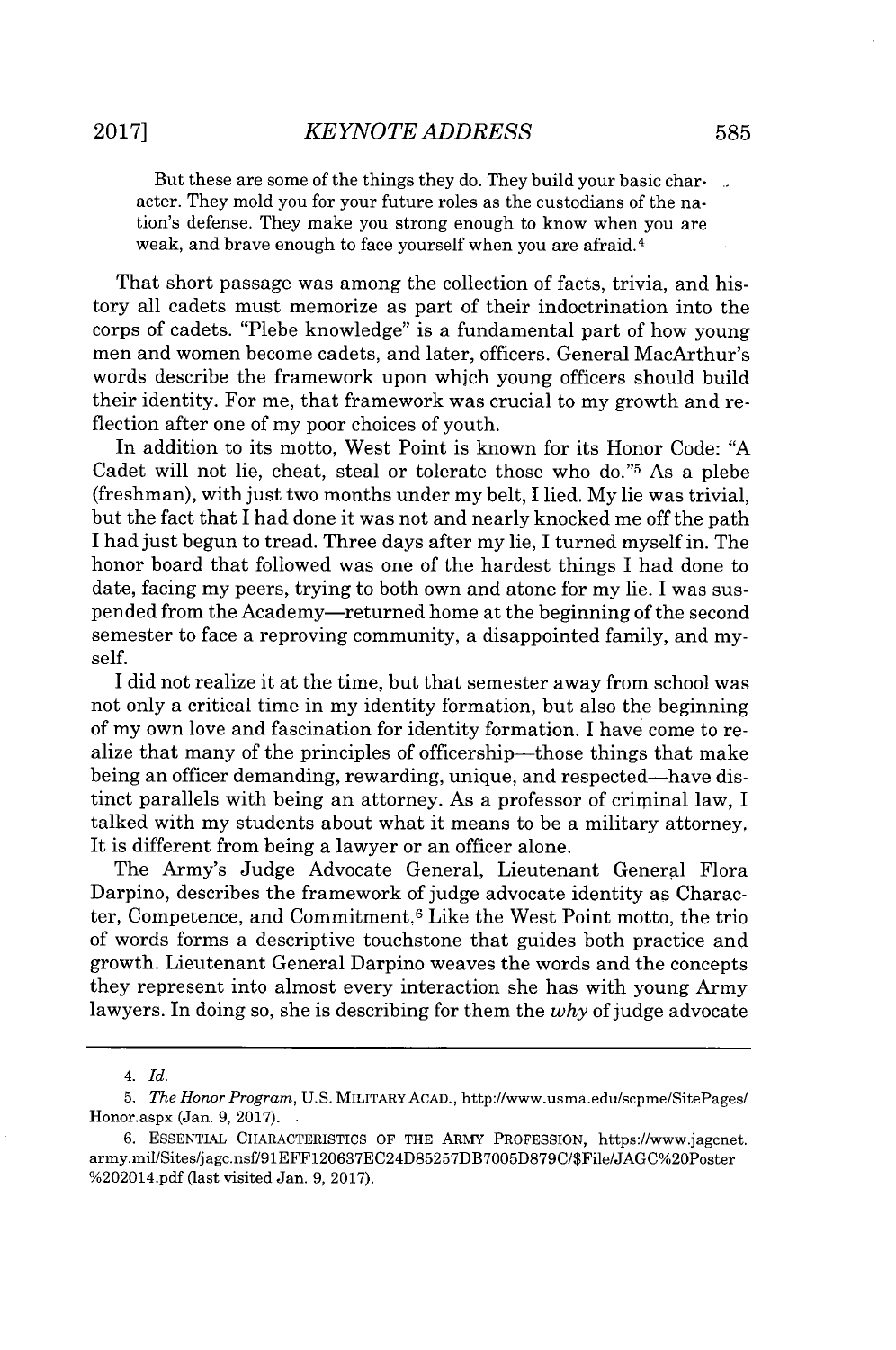practice, just as the members of West Point's long grey line have instilled the *why* of officership in young cadets.

**I** believe it is the *why* of our legal practice that is most critical to developing a strong and positive professional identity in our students and young lawyers. This facet of development is often lost in the law school rush to teach *what* attorneys do and *how* they do it. Certainly, the nuts and bolts of practice are important-critical-but demonstrating to successive generations of attorneys that our profession works for a purpose more interesting than mere profit is similarly critical to developing an identity that is both unifying and protective. To me, all attorneys should aspire to serve *justice* and *community.*

As a criminal justice practitioner, principles of justice come naturally to mind when **I** think about what our profession provides. But justice is provided and protected through the work of more than just the prosecutor and defense counsel: Corporate counsel protect the justiciable interests of business entities great and small; family lawyers ensure individual and familial rights are enforced; regulatory and administrative law attorneys at all levels seek the fair development and enforcement of law and policy; tax practitioners ensure that citizens are not overburdened in meeting their obligations to the state. While my interest and experience skew decidedly toward public interest practice, I hope that every member of the profession sees an opportunity in their practice to provide justice to their client, and **I** suspect *justice* is an element of professional identity with widespread consensus. *Community* is a less predictable purpose of our practice. **My** concept of *community* is protective, and **I** believe it operates on several levels. At the macro, *what* we do as attorneys and *how* we do it provides much of society's connective tissue. There are a variety of ways in which a society might function, but in a modern society those norms and expectations of communal life are codified, and attorneys are both the grease and the mechanic that keep the machine of modern society functioning.

At a less abstract level, working toward *community* has a very selfinterested purpose for our profession. **By** focusing on justice for our clients and working in service of greater society, we can inspire trust in those we serve. The trust of our clients and of society, generally, is fundamental to our continued freedom to regulate our own profession. Thus, we serve our own collective interest **by** working in the interest of others.

For the individual attorney, working toward and belonging to a *community* can be protective in the most personal way. Our profession already suffers from some of the highest markers of stress of any profession. Our rates of depression, suicide, and substance abuse are notoriously high. One way to protect ourselves against the effects of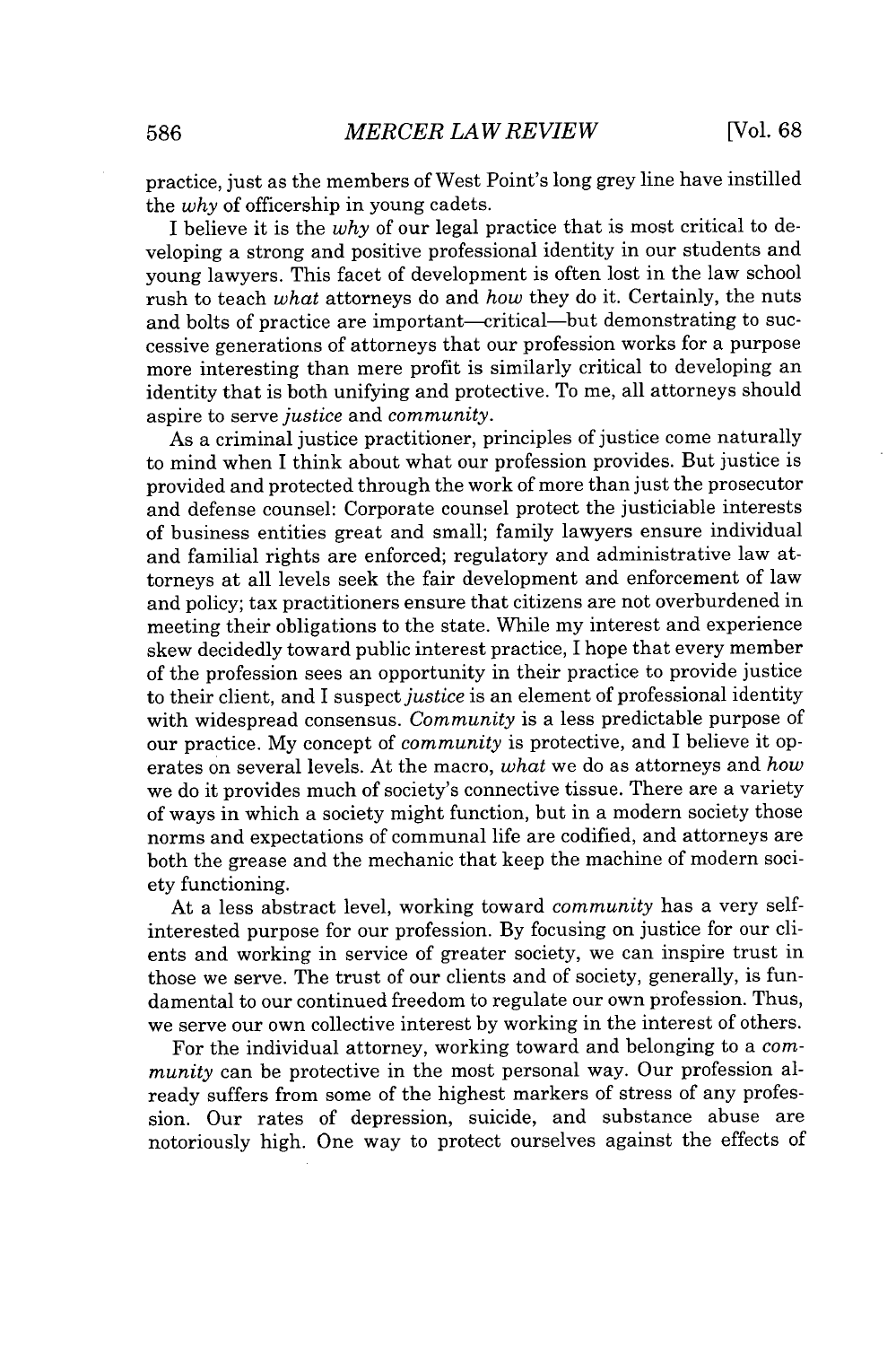stress and anxiety from work and the care of others' concerns is to reinforce to each other that we are a member of a community. Attorneys can find strength and support in both our network of peers and in the greater community we serve. We will be more resilient as individuals and as a profession when we recognize that wellness is stronger when it is reinforced, just as knowledge is deeper when it is shared and multiplied.

With so many positives, working toward a shared identity seems an obvious goal, but how? The West Point experience is instructive, but not a model easily replicated (nor, quite frankly, should we seek to replicate it for such a purpose). The cadet development model is built on shared experience, modeled behavior, education, and inspiration, all wound together and woven into virtually every day and every encounter with the Academy. These principles can be exported.

Already, law students have a measure of shared experience. The 1L year and the shock of learning "to think like a lawyer" is as well known to our lay clients as it is indelibly marked in our experience. On this point, law school has it right. There is a distinct value to a shared student experience—though we might debate the contours of that first year—and, I believe, it is a necessary part of our shared identity. From Harvard to Hastings and Michigan to Miami, new law students share an experience that non-lawyers often do not understand, though they can appreciate the change that it makes in us. That shared experience begins as a 1L and formally ends with the bar exams. It is real and it is valuable.

Clearly, education is a fundamental part of developing young professionals, whether they are attorneys or military officers. **A** certain set of skills is required to undertake both roles. This part of identity formation is often the easiest. It is measurable, can be scaled relatively easily, and is clearly applicable to future practice. Similarly, offering inspiration to young and developing attorneys—identifying worthy exemplars and giving them the tools to explore their lives and motivations-can be a lowcost investment in identity development.

There is a place in our professional education for the study of those who have raised up our practice in the public's eyes or have made significant contributions to our profession. Required readings and lectures are one way to inspire students. There are other, subtle ways to do so as well: statues and other monuments to those who have served the profession and the causes they have taken up can inspire. So can art, and many institutions have begun adding inspirational phrases around their buildings and campuses. This may seem a trite or sentimental practice, but all of these methods of reminding students about *why* their profession is so important can create in them a desire to take on the obligations of legal practice, as well as its privileges. This sort of concerted work toward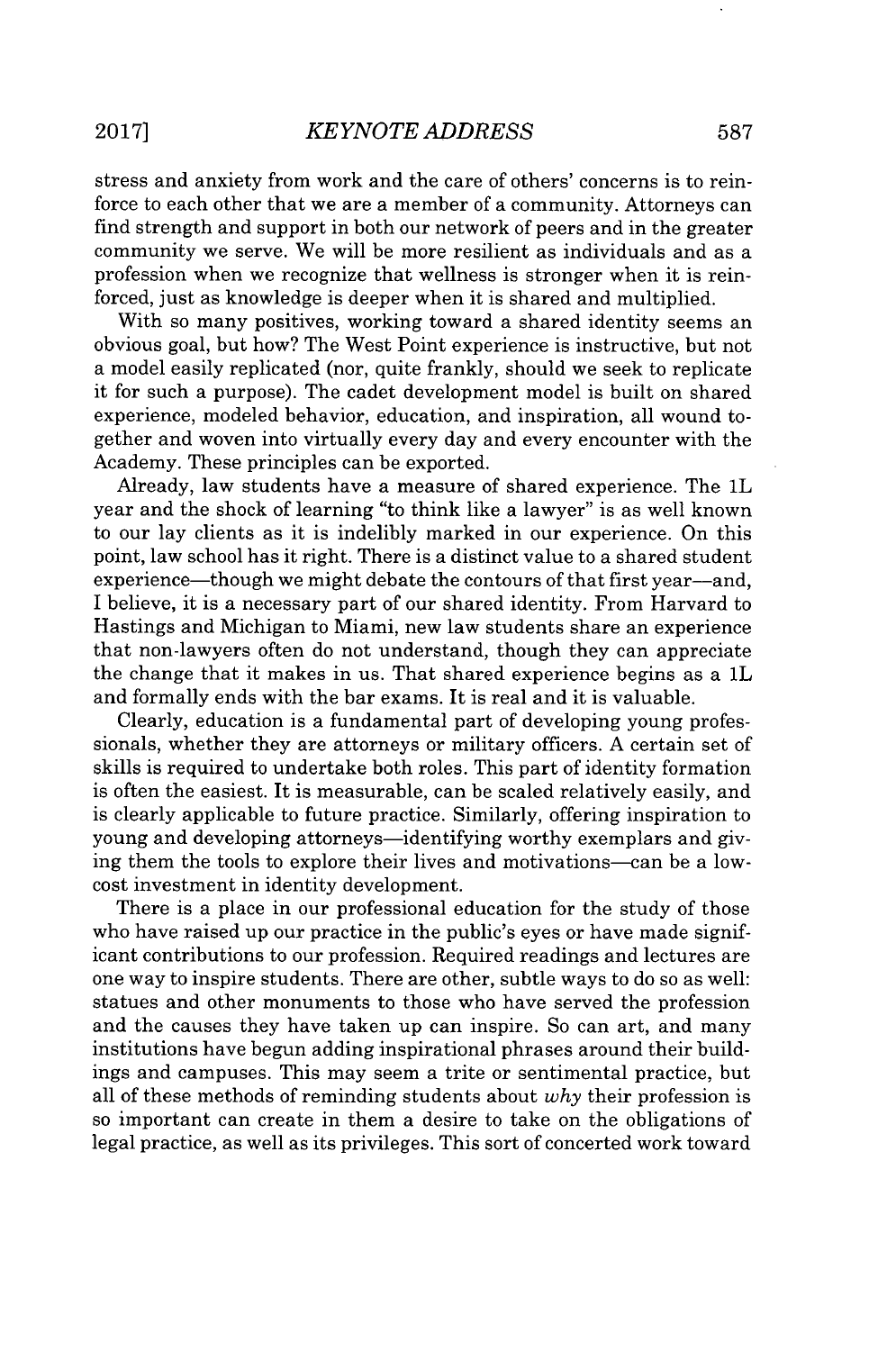inspiration or the modeling of ideal behavior, however, has a less clear influence on identity development, and its impact may be immeasurable.

Demonstrating what it means to be a professional gives students and new members an opportunity to absorb skills, lessons, and motivating philosophies in ways that can create deep connections. Unlike purely conveying information, the sorts of interactions that allow students to integrate all of the knowledge they are gaining in the classroom require time and a more personal commitment from professors and others engaged in the development of young attorneys. Clinical programs can be a useful way to provide opportunities for modeling, as can many of the great mentorship programs across the country to link students to practice or help guide new attorneys into a life at the bar. This work of modeling must, however, live in the work of podium professors as well as clinical professors. Students must see that every member of the profession, though following different paths, values the development of identity.

The West Point environment is engineered from start to finish to maximize institutional opportunities to develop a unique identity in its students. While every cadet will begin their career in the armed services, they are all trained to be leaders, working to take care of others and to serve the nation. They may be memorizing bits of speeches and trivia about the Academy, but they are learning what it means to be officers and leaders. They may not remember how many lights there are in Cullen Hall (340, **by** the way), but they will remember that they have become men and women whose role (Duty) is to be a paragon of integrity (Honor) in service to others (Country). West Point's graduates, naturally, include the greatest military leaders of every generation of America's soldiers. But its long grey line of graduates also includes clergy and politicians, CEOs and business leaders, doctors and lawyers, captains of infantry and captains of industry. It is a place designed to develop moral character and tactical competence.

Morality is part of how our question of *why* should be answered. Soldiers carry a fiduciary duty to steward the nation's defense. This sort of duty is one that lawyers know well, stewarding their client's interests and the nation's laws. Doing good in the service of others should be part of how we define ourselves. But the empathy some believe we are losing as we teach students to "think like a lawyer" may be costing us trust and a moral center to build our identity around. Let *justice* and *community* (or similar ideals of your choosing) be the framework **by** which you develop the newest members of our profession. Do so deliberately and unabashedly, because they need it, and we, as a profession, need it.

Ultimately, **I** hope that all members of our profession-and in particular our academic institutions-take on the challenge of passing on what it means to be an attorney to our next generation of practitioners. In this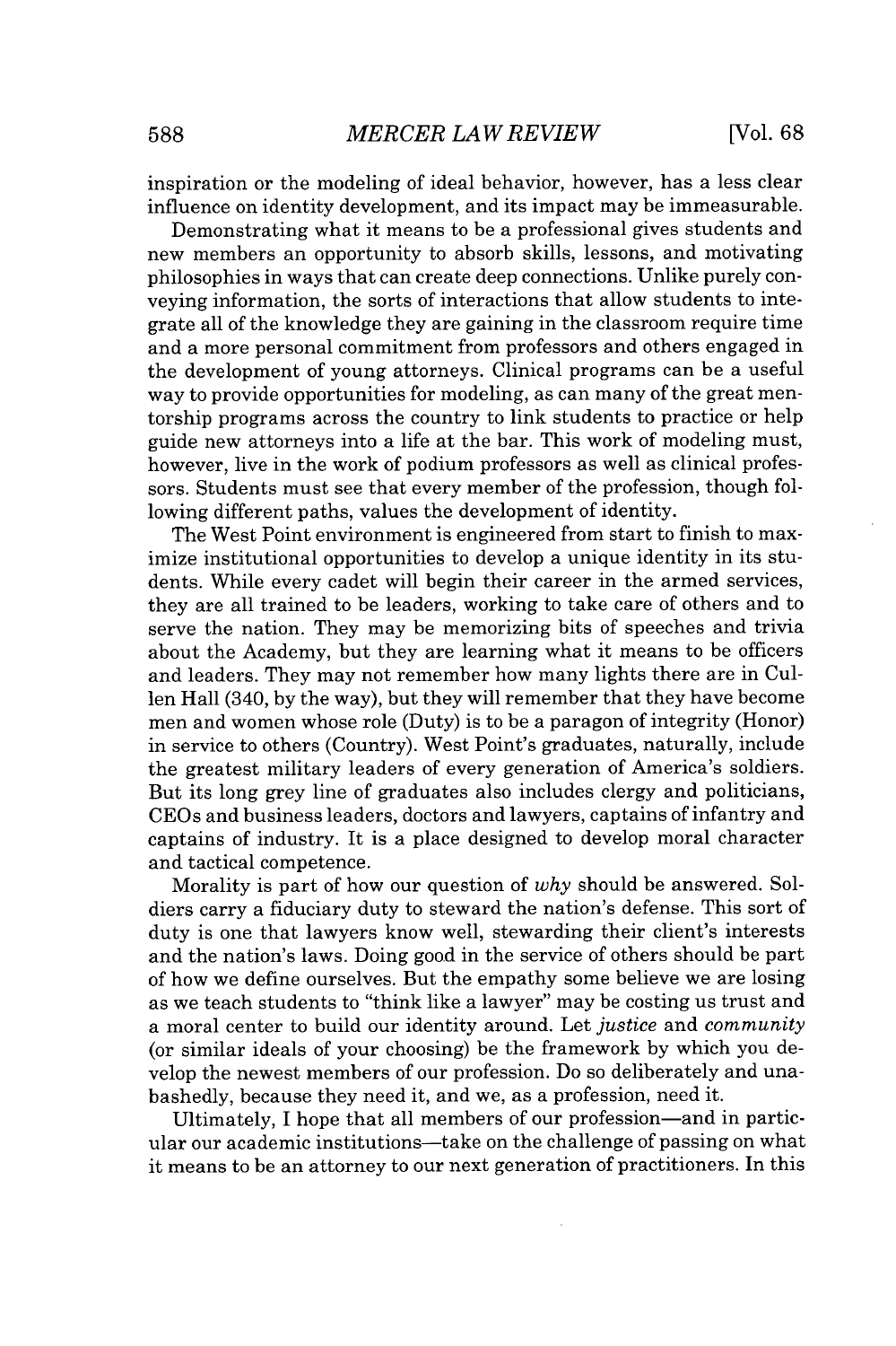$\ddot{\phantom{a}}$ 

way, we will remain a vital and vibrant part of our community, inspiring trust in each other and those around us, and pursuing justice in our myriad ways.